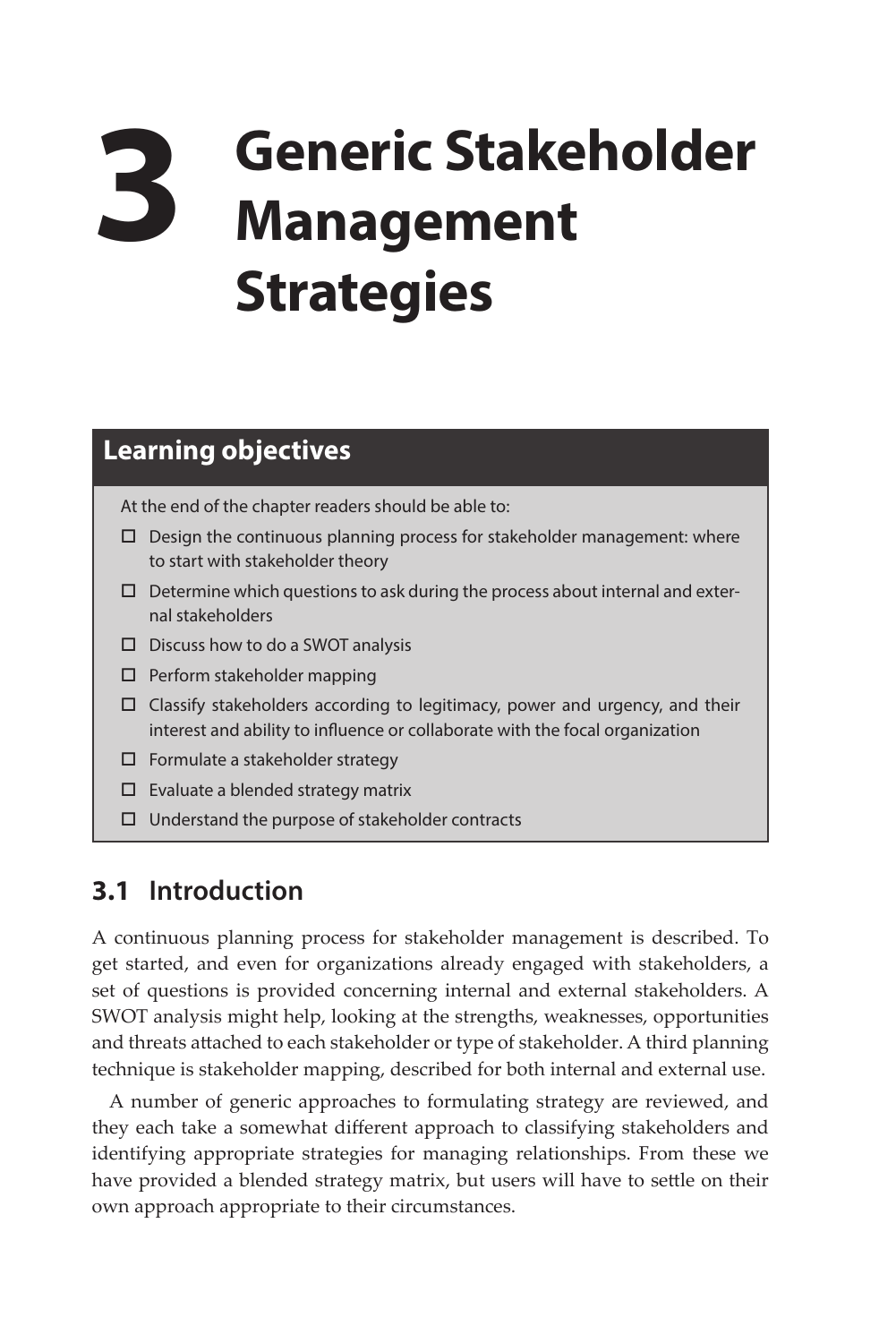## **3.2 Key terms defined**

#### **Event portfolio**

*"A full portfolio will consist of various types of events, for different target markets, held in different places, and at different times of the year, in pursuit of multiple goals."* (Getz, 2013, p. 23).

*"An event portfolio is the strategic patterning of disparate but interrelated events*  taking place during the course of a year in a host community that as a whole is intended to achieve multiple outcomes through the implementation of joint event *strategies."* (Ziakas, 2013, p. 14).

#### **Focal organization**

*"The focal organization, the focus of the study, is an organized group with specific production and strategic goals that are justified by its mission, or raison d'être."*  West & Milio (2004).

#### **KPIs**

*"A Key Performance Indicator (KPI) is a measurable value that demonstrates how effectively a company is achieving key business objectives. Organizations use key performance indicators at multiple levels to evaluate their success at reaching targets. High-level KPIs may focus on the overall performance of the enterprise, while low-level KPIs may focus on processes or employees in departments such as sales, marketing or a call center."* Klipfolio Inc. (2018).

#### **Stakeholder mapping**

*"Stakeholder mapping is the visual representation of a stakeholder analysis, organizing those people according to the key criteria with which you will be managing them during the project."* Smartsheet Inc. (2018).

#### **SWOT analysis**

*"SWOT (strengths, weaknesses, opportunities and threats) analysis is a frame*work for identifying and analyzing the internal and external factors that can have an *impact on the viability of a project, product, place or person."* Tech Target (2018).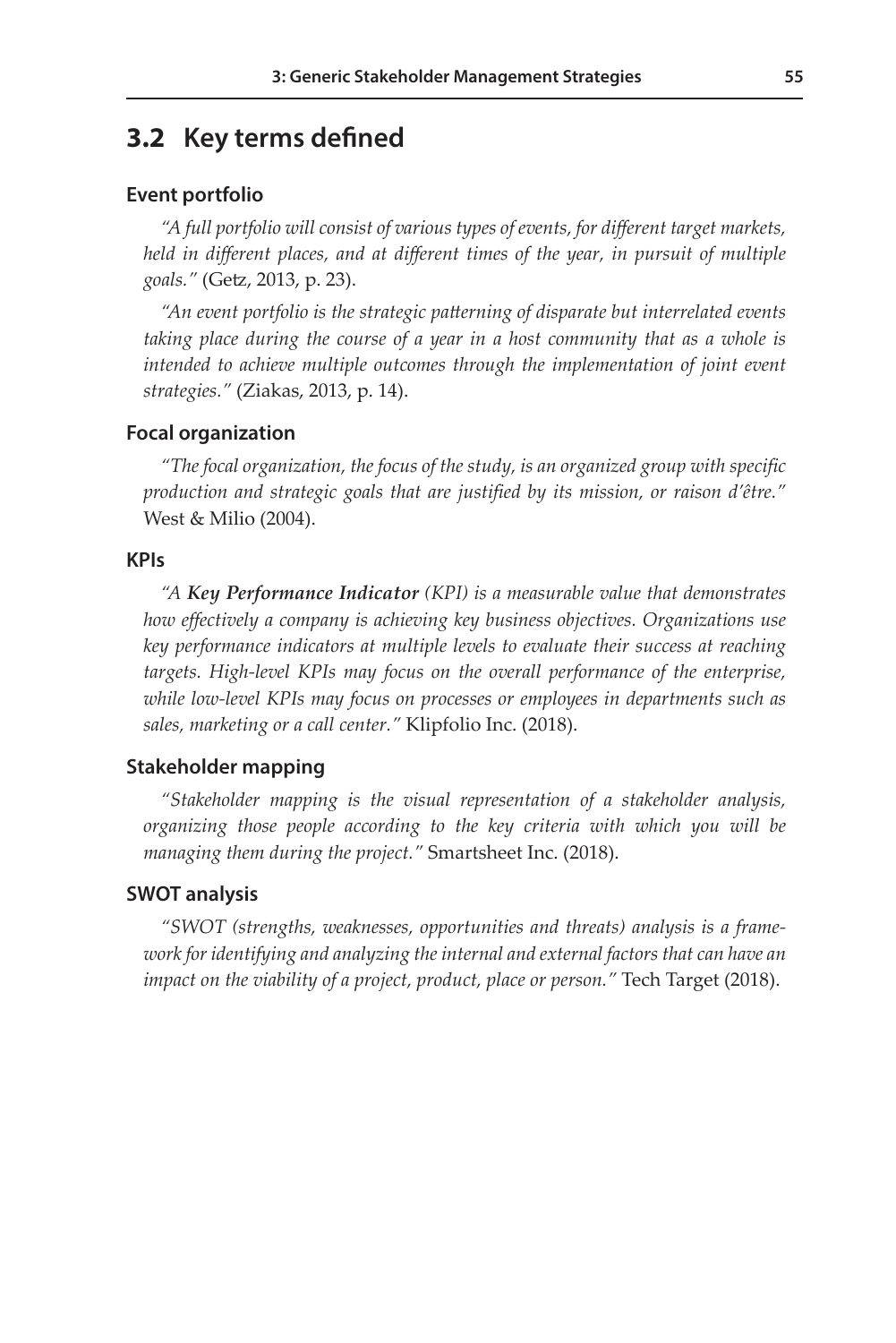# **3.3 Case study – Aardklop National Arts Festival, Potchefstroom, South Africa**

([https://aardklop.co.za\)](https://aardklop.co.za)

#### *Elmarie Slabbert and Chris de Bruyn, North West University, South Africa*

*Aardklop* (literally meaning something like 'Pulse of the Earth') National Arts Festival was established in 1998 to mainly serve the broader arts community in the northern half of South Africa and is hosted in Potchefstroom. The festival is one of the five big arts festivals in South Africa which offers a variety of Afrikaans productions in both performing and visual arts. The first festival started with just over 15,000 visitors, and this has steadily grown to over 150,000 per year.

Aardklop National Arts festival has however experienced significant changes which influenced the management of this festival. In 2016, after 18 years of existence, it was announced by the board of directors of Aardklop that the festival would be terminated with immediate effect in its current format. This was based on the question raised by the Chairperson of the Aardklop Foundation whether the festival is the best vehicle to support the arts in the current environment? It was time to rethink, be creative and innovative and remain focused on quality. But this was almost the end of the festival…

However, a number of influential people and groups in the Potchefstroom community, those with an interest in arts as well as previous sponsors of Aardklop convened in 2016 and decided to continue with the festival due to its economic and social contribution to arts and the community. At that time, it was labeled as the 'Potchefstroom Arts Festival,' and the new festival manager was appointed for the 2016 festival. It was thus back to the drawing board from 2016. This festival, although smaller, was a huge success and the enthusiasm of the organizing team made all the difference. The name of the festival was a sensitive matter but the board of directors negotiated for the continuous use of 'Aardklop National Arts Festival,' with the Aardklop Foundation and

since 2017 it was promoted as such. The festival won the Fiesta-award for the Most Popular Arts Festival in 2017 and it is expected to grow significantly! The success of this festival is however dependent on stakeholders and their continued interest and support.

**Photo 3.1:** Aardklop National Arts Festival. Source: http://arttimes.co.za/ aardklop-takes-a-new-direction/